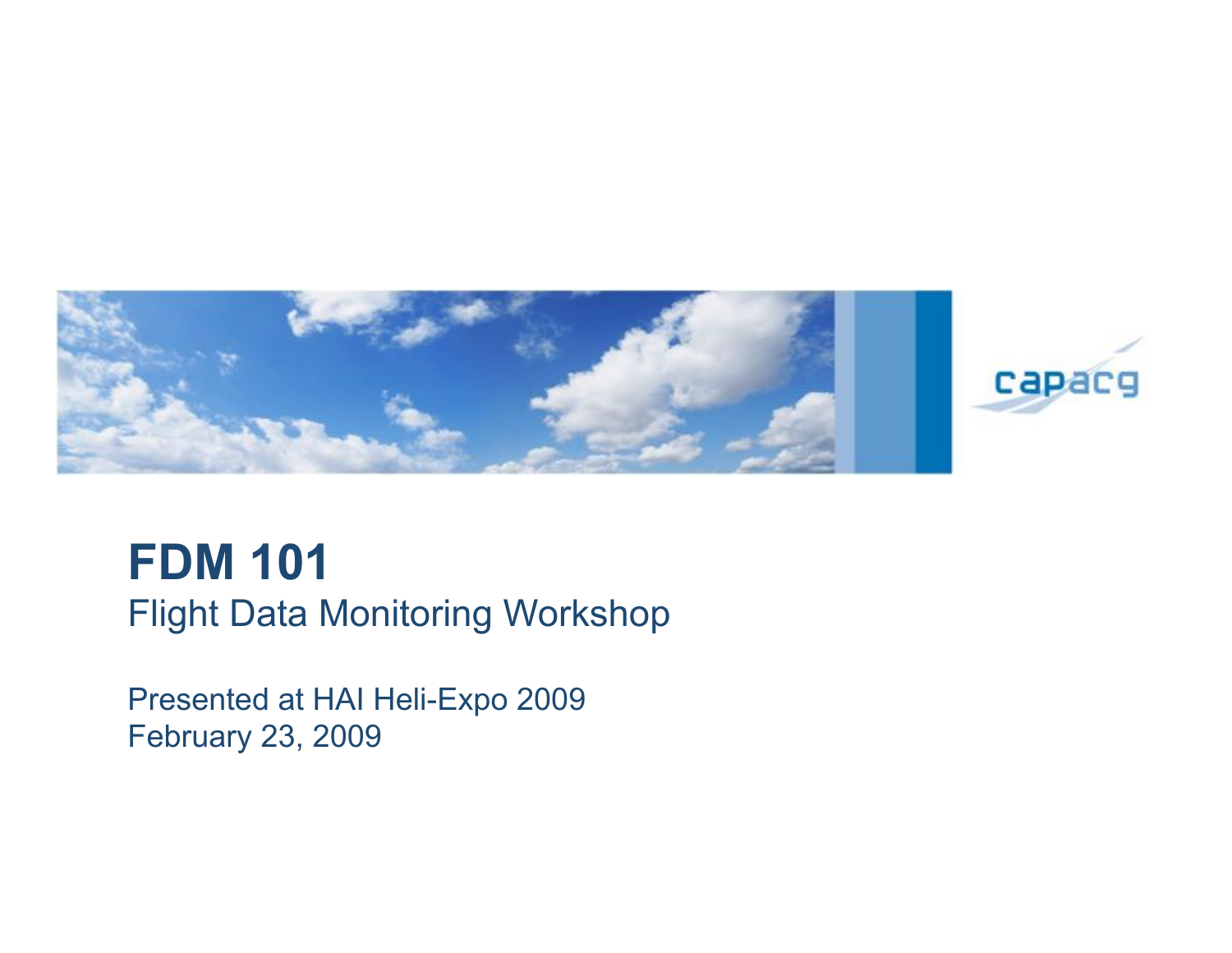## Overview

- FDM basics
- FDM program decisions
- Process
- Resources





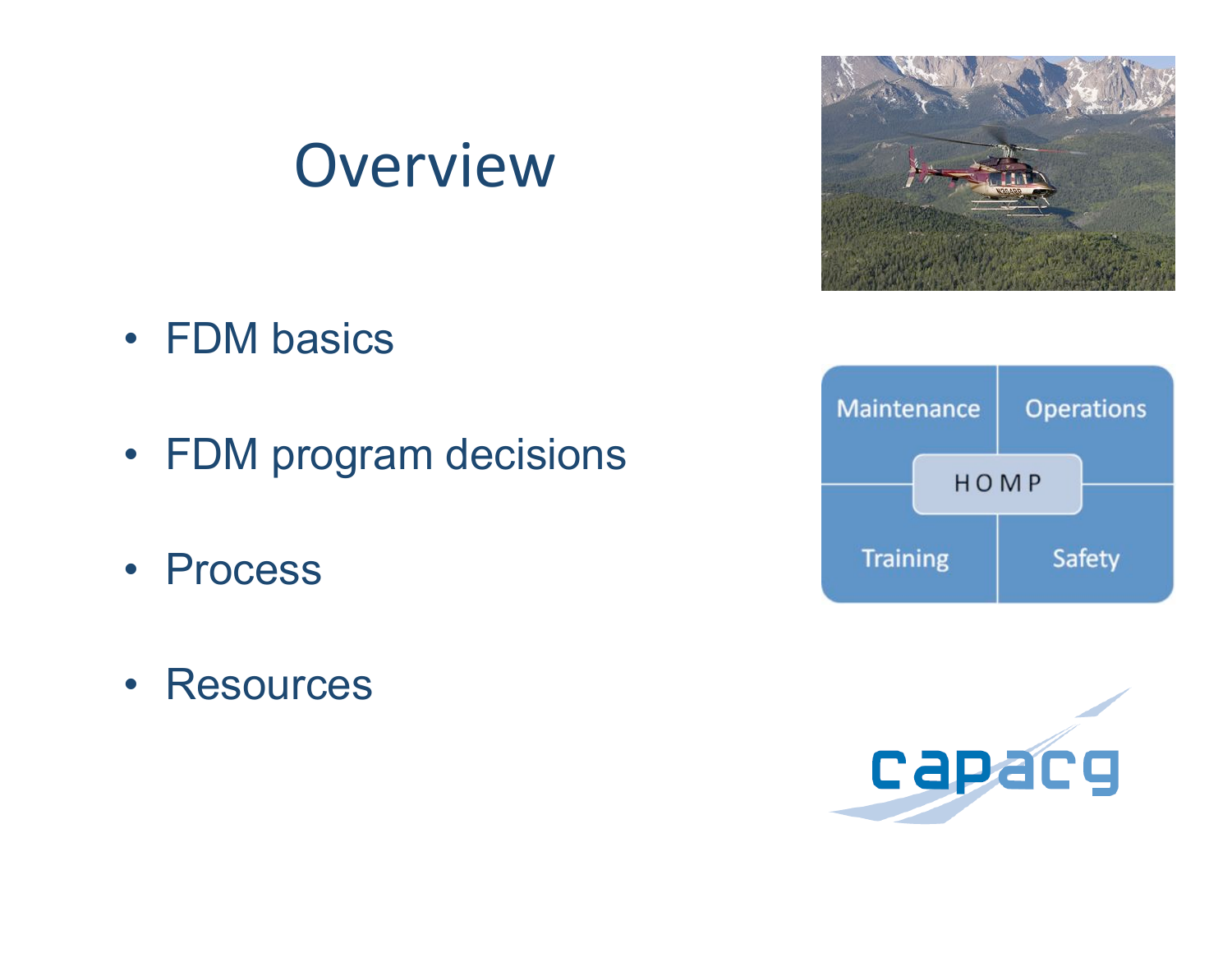## Flight Data Monitoring History

- 1960s FDM with British Airways and TAP Air Portugal
- 1993 FSF recommends FOQA beyond airlines
- Late—1990s Airline FOQA becomes commonplace
- 2002 Final CAA HOMP trial paper issued
- June 2005 FSF/NBAA C-FOQA Trial
- Late 2006 New recorder technology enables GA FDM
- 2008 Bristow/Air Logistics FAA-approved HOMP
- 2009 IHST/FSF Helicopter FDM Trial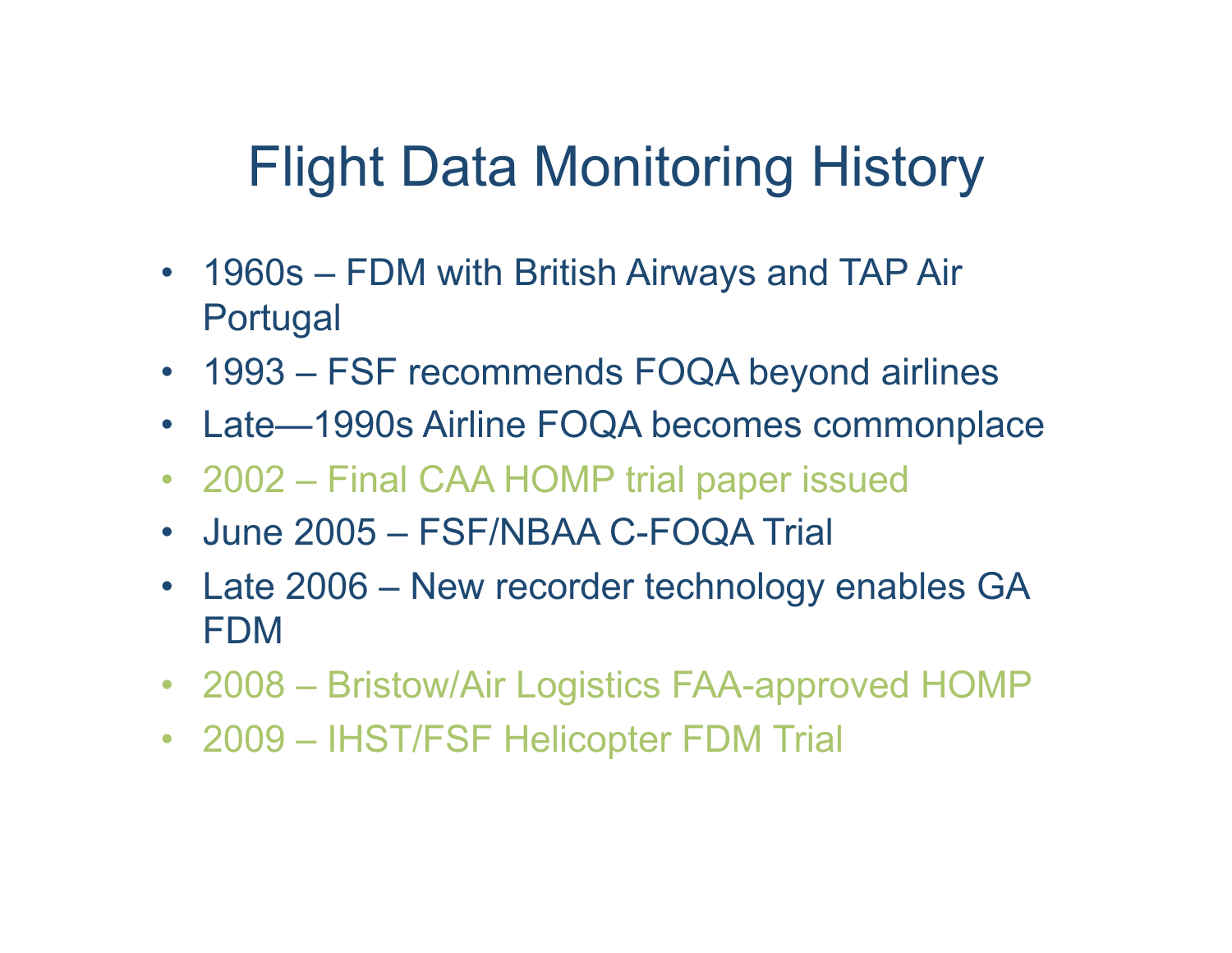### **Flight Data Monitoring defined**

- Definition: "A systematic method of accessing, analyzing and acting upon information obtained from digital flight data records of routine operations to improve safety"
- FDM involves the pro-active use of flight data to identify and address operational risks before they can lead to incidents and accidents. (HOMP Study – UK CAA, Shell Aircraft, Bristow and BA)
- Flight Data Monitoring (FDM) is the technology and methodology for collecting and analyzing data recorded in flight. (FAA)

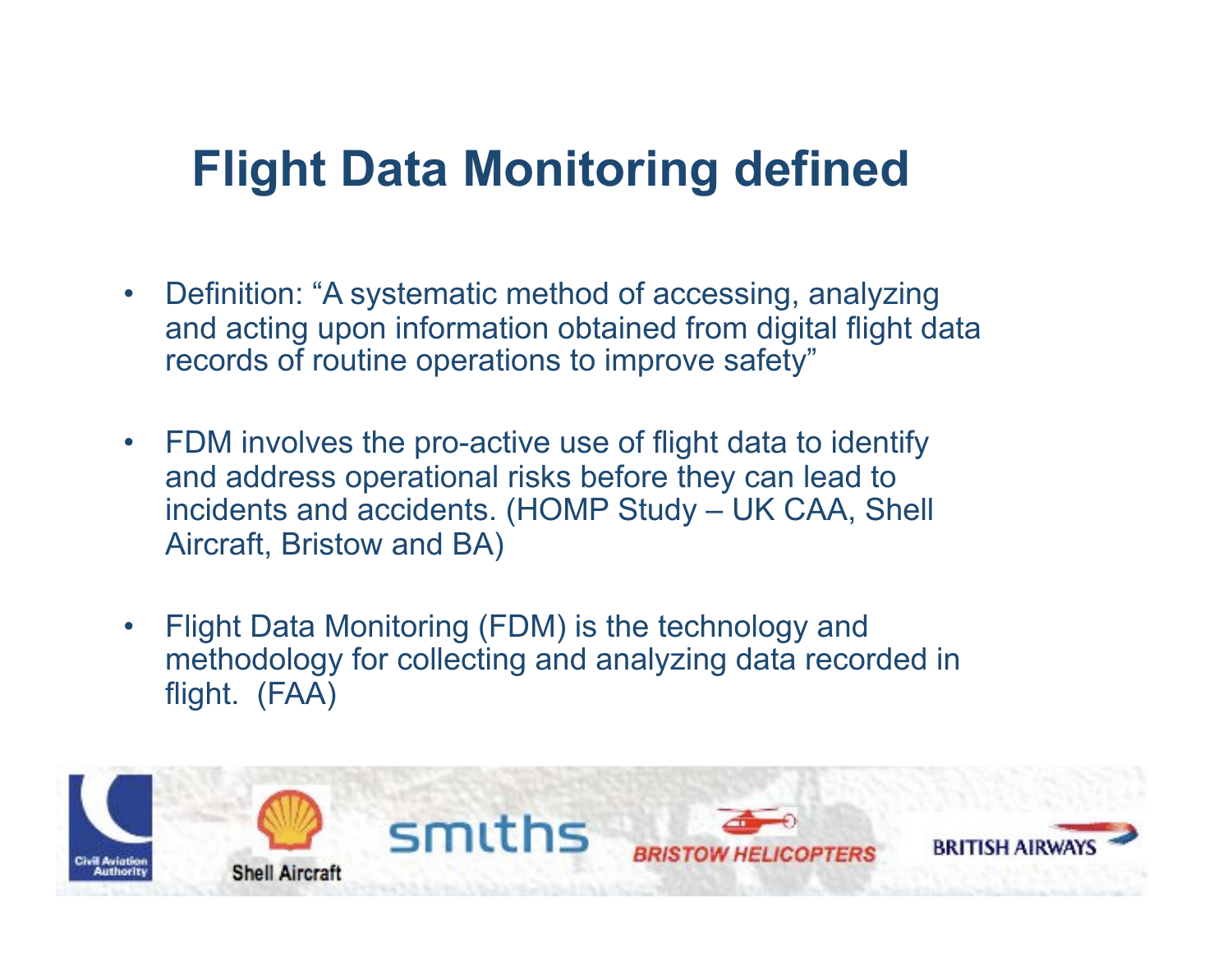### FDM by any other name...



- **FOQA** Flight Operational Quality Assurance (FAA)
- **FDA Flight Data Analysis (ICAO)**  $\bullet$
- **FDM** Flight Data Monitoring (CHC)  $\bullet$
- HFDM Helicopter Flight Data Monitoring (Cougar)  $\bullet$
- **HOMP Helicopter Operations Monitoring Program**  $\bullet$ (Bristow/Air Log)
- LAMP\* Line Activity Monitoring Program (PHI)
- HUMS Health & Usage Monitoring Program (MX)
- **MOQA Maintenance Operational Quality**  $\bullet$ **Assurance (MX)**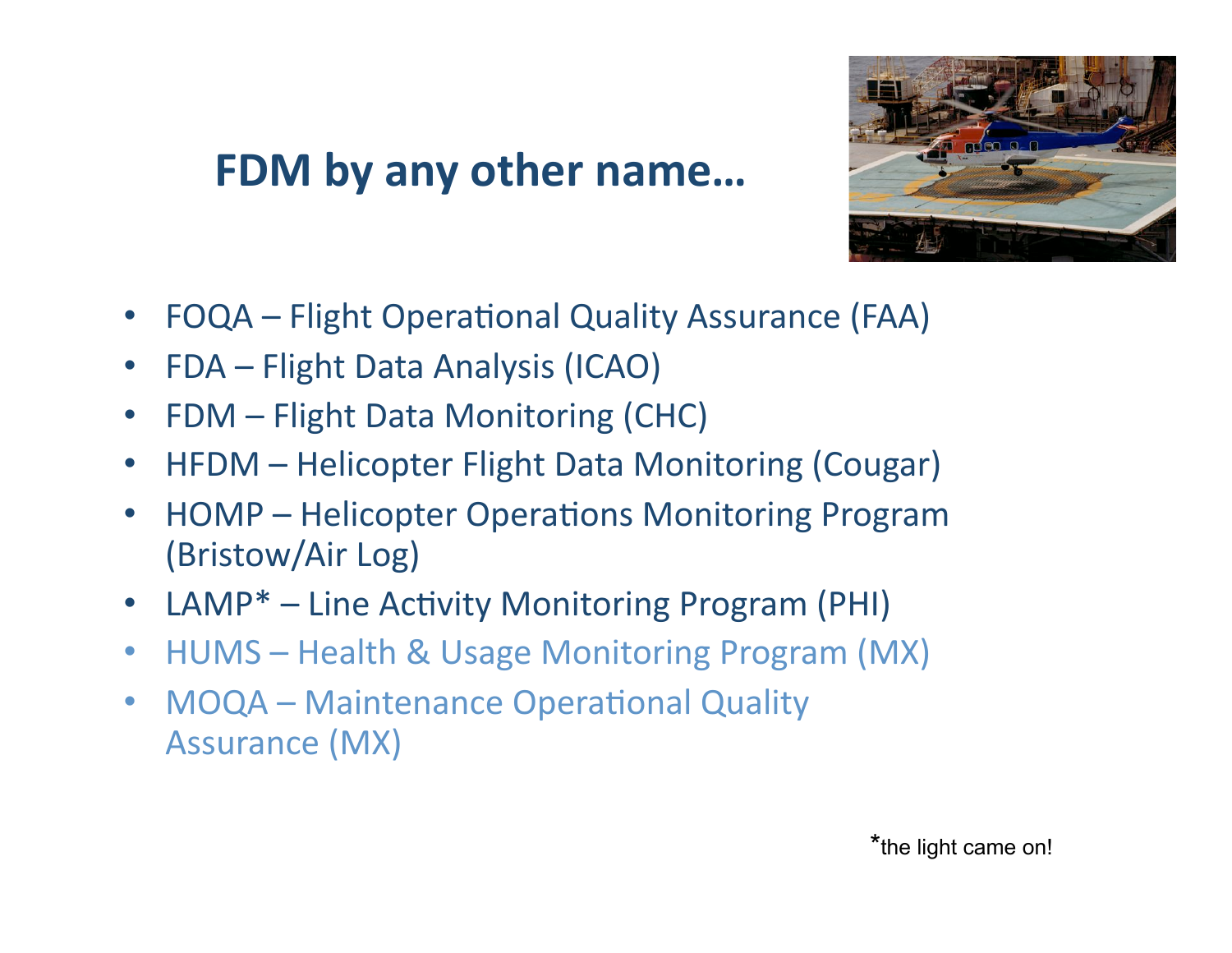### **What is FOQA?**

- Flight Operational Quality Assurance (FOQA) is an FAA program that standardizes the FDM process for interested parties. (AC 120-82)
- FOQA versus ASAP Landscape US Airlines

|             | <b>Major Carrier</b> | <b>Regional Carrier</b> |
|-------------|----------------------|-------------------------|
| <b>ASAP</b> | 93 percent           | 91 percent              |
| <b>FOQA</b> | 86 percent           | 10 percent              |

NTSB - FAA Shared Vision Conference 2008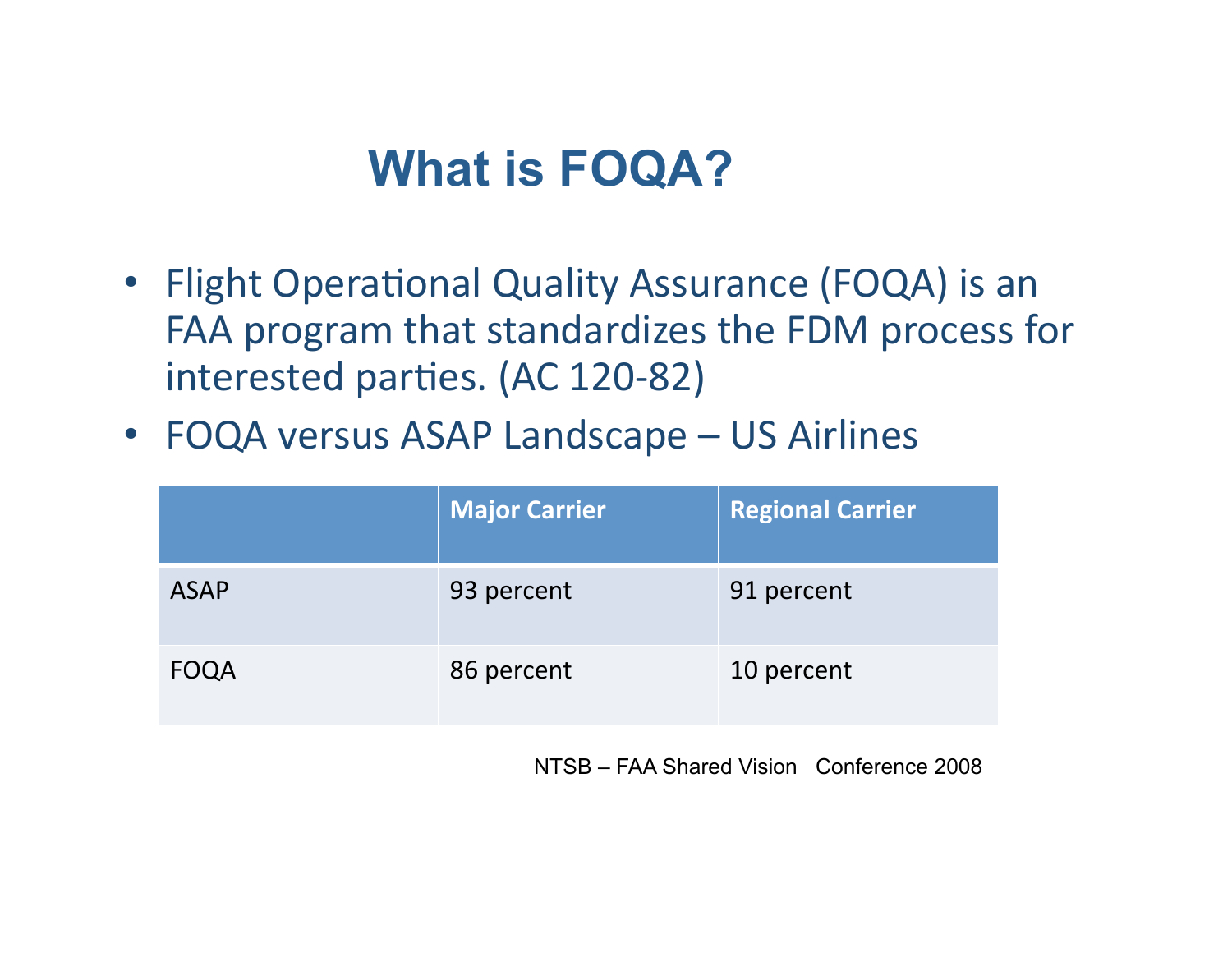#### **Question: Why Flight Data Monitoring?**



**The Heinrich Pyramid** 

- For every major accident there are several less significant accidents, hundreds of reportable incidents and thousands of unreported incidents.
- Below this lie the normal variations present in all operations.
- FDM gives more detail on the incidents, encourages more consistent reporting and fills in the void below this that we know very little about. (HOMP Study)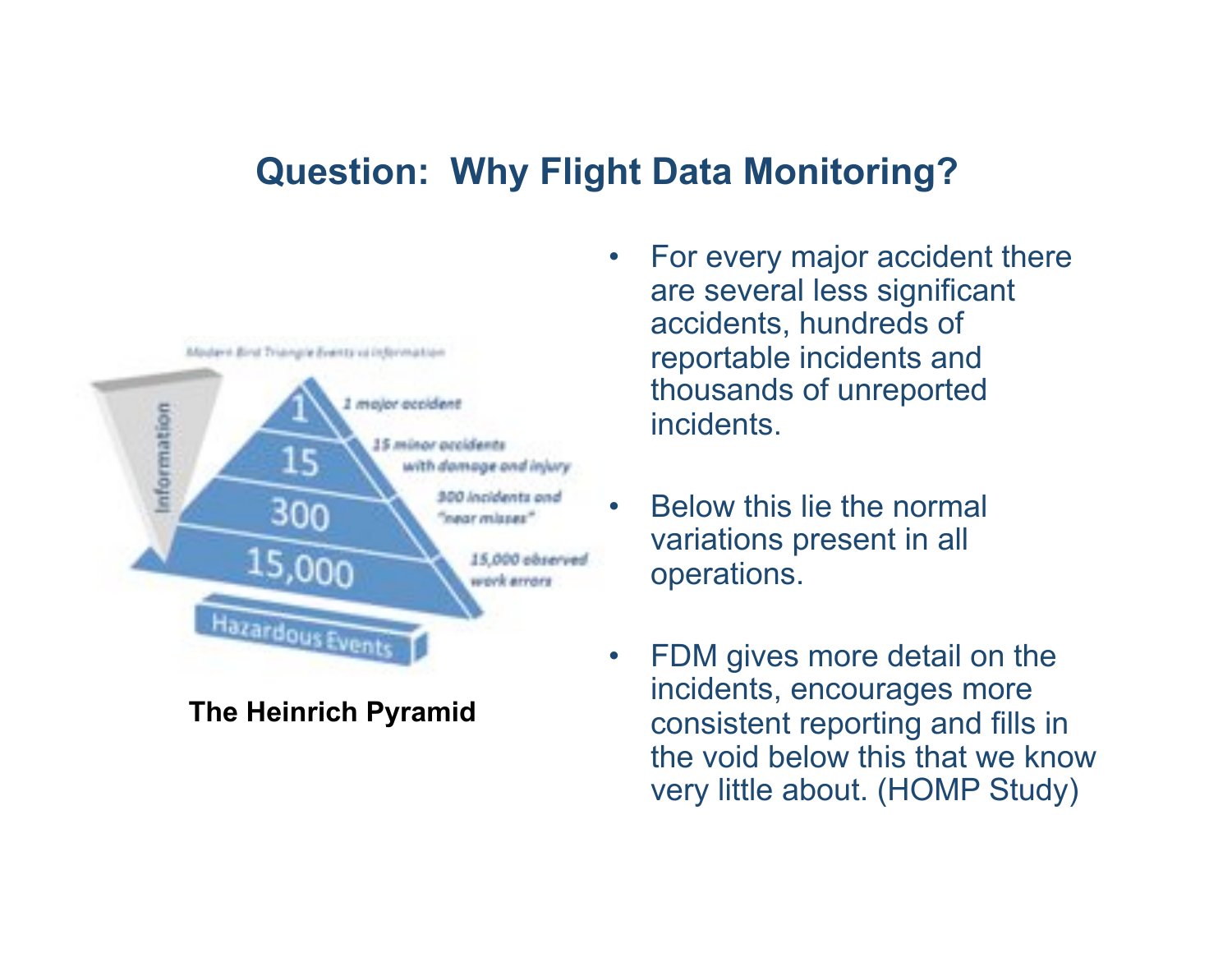#### **Answer: Discovering the unknown!**

- The HOMP (trial) provided valuable new information on the risks associated with helicopter offshore operations.
- Events have identified hazards which otherwise would not have come to light.
- The operator has been able to take appropriate corrective and preventative measures.
- The measurements are building a useful picture of everyday operations which has not previously available.
- The HOMP has shown how pro-active use of flight data in a FDM program can significantly enhance the safety of helicopter offshore operations. (HOMP Study – www.caa.co.uk - CAA Paper 2002/02)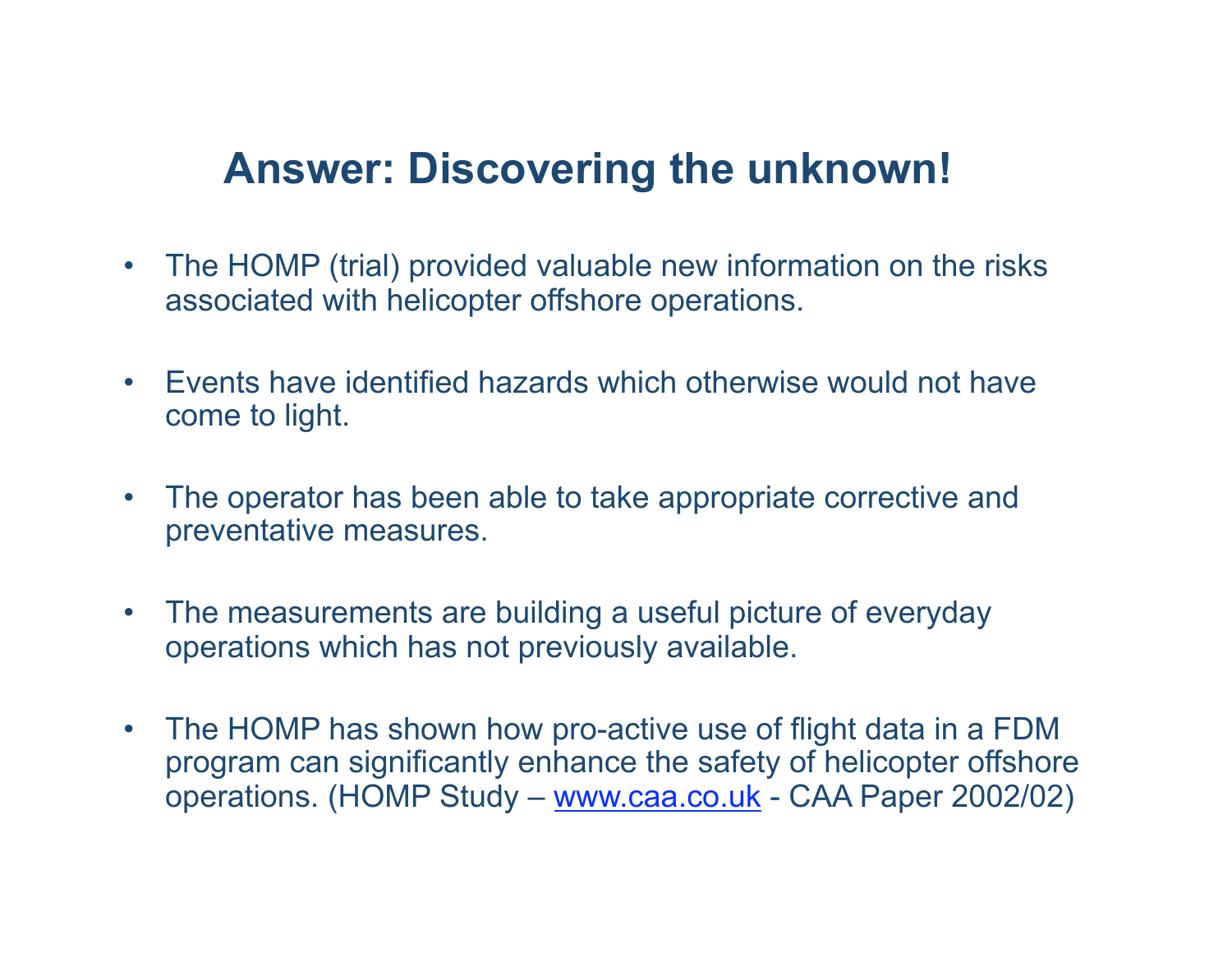### Helicopter FDM & the Oil and Gas Industry

| <b>Operator</b>              | <b>Primary Industry (Secondary)</b> |
|------------------------------|-------------------------------------|
| <b>Bristow</b>               | Oil and Gas (SAR)                   |
| <b>Bristow/Air Logistics</b> | Oil and Gas                         |
| <b>CHC</b>                   | Oil and Gas (SAR)                   |
| <b>Cougar Helicopters</b>    | Oil and Gas (SAR)                   |
| Era Aviation                 | Oil and Gas (EMS)                   |
| PHI                          | Oil and Gas (EMS)                   |
| Arkansas Children's Hospital | <b>EMS</b>                          |
| <b>Baldwin Aviation</b>      | Multi/Organizational-based          |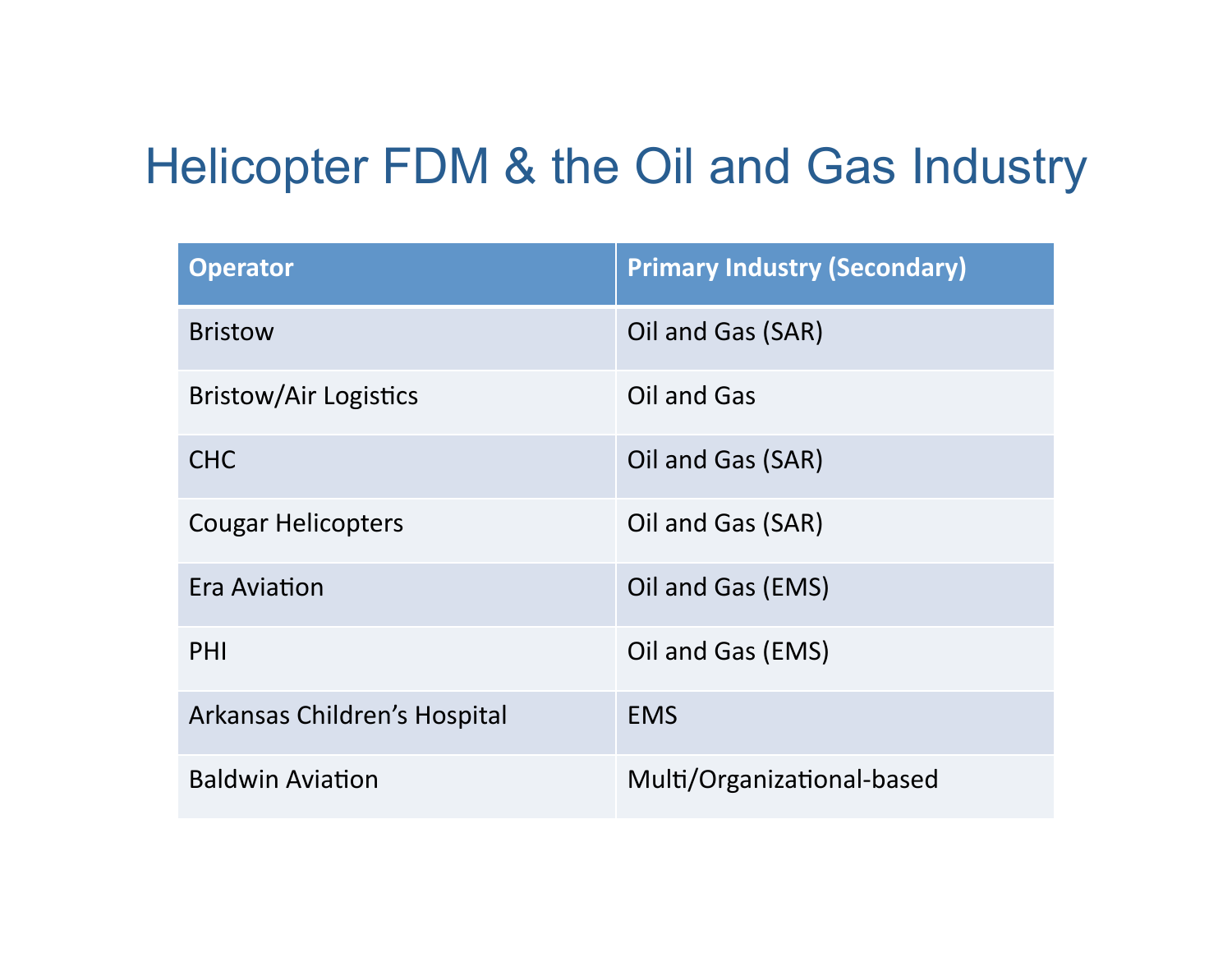#### Exploring FDM in  $HEMS -$  no formal programs, yet.

- Recommendations from NTSB Hearings
	- AAMS
	- AMOA
	- HAI
- Flight data retrieval systems for helicopters
- FOQA programs
- Interest from several operators such as Air Methods, Tramahawk, OmniFlight, etc.
- IHST/FSF HEMS FOQA Trial

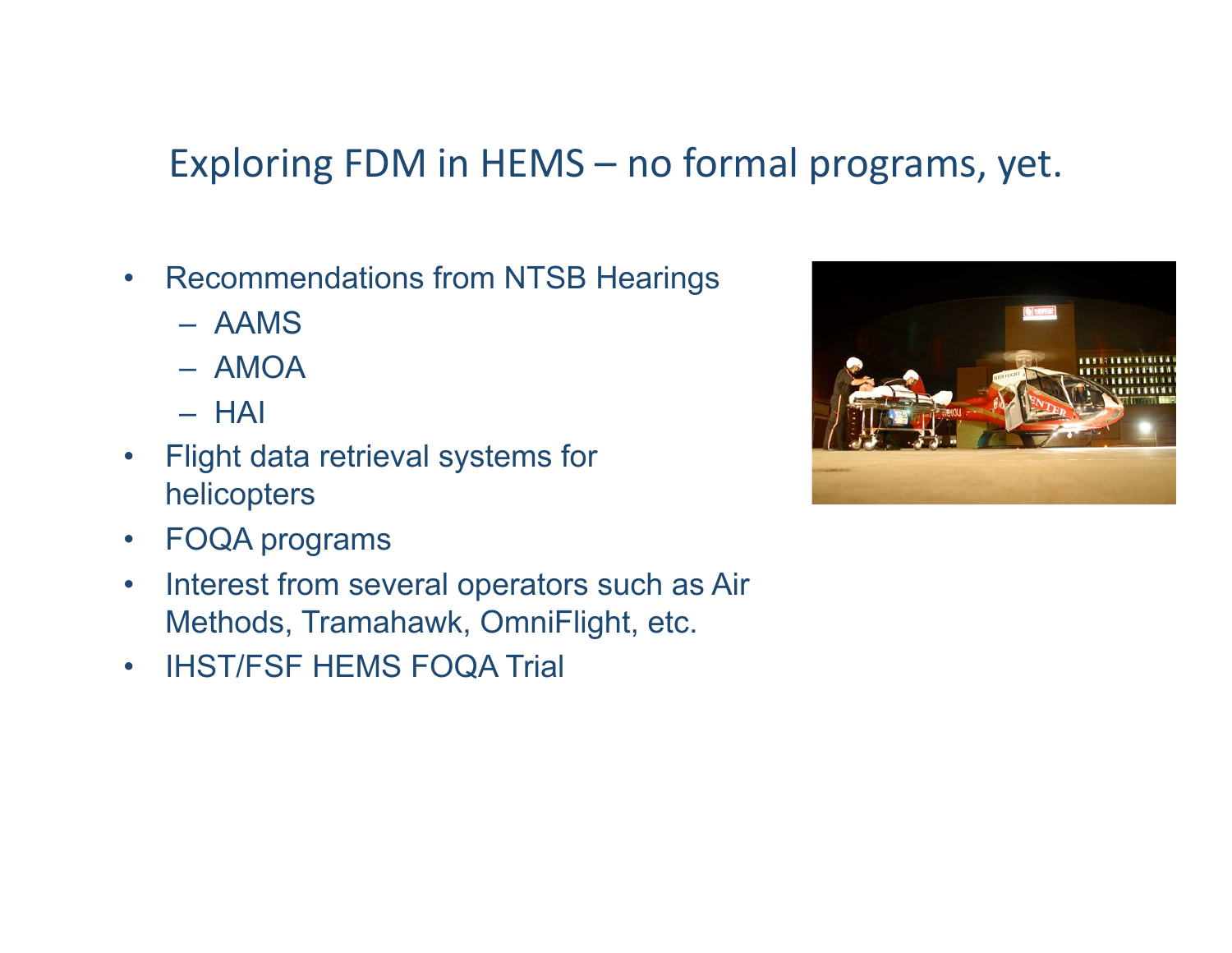

- Upon implementation organizations must be prepared for immediate results - following AC 120-82 will reduce the likelihood of a surprise.
- Be aware of the different emotions associated with FOQA implementation
	- "Geez that's neat"
	- "Wow, we're collecting a lot of data"
	- "Crap, how do we manage all of this information"





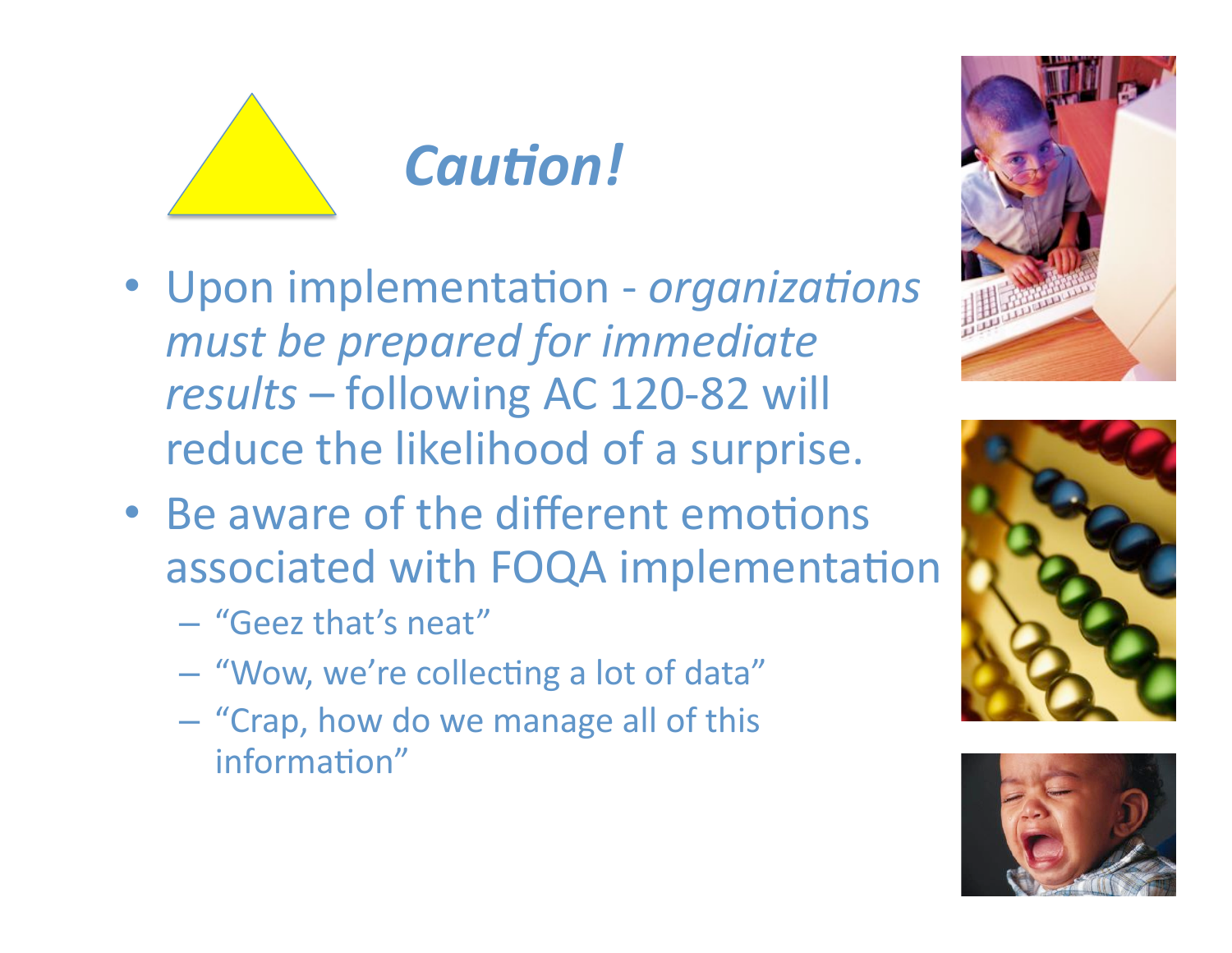### FOQA is not a "silver bullet"

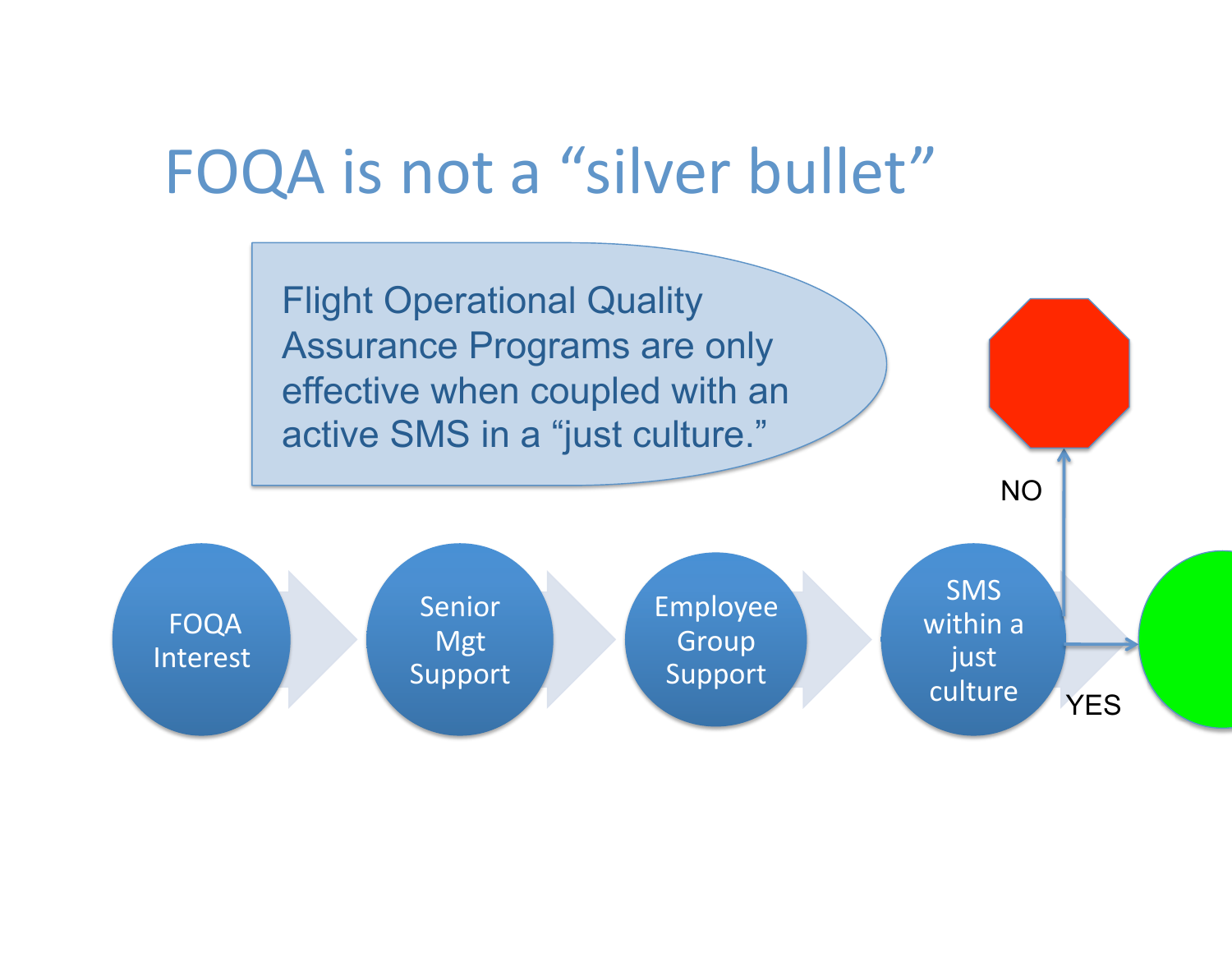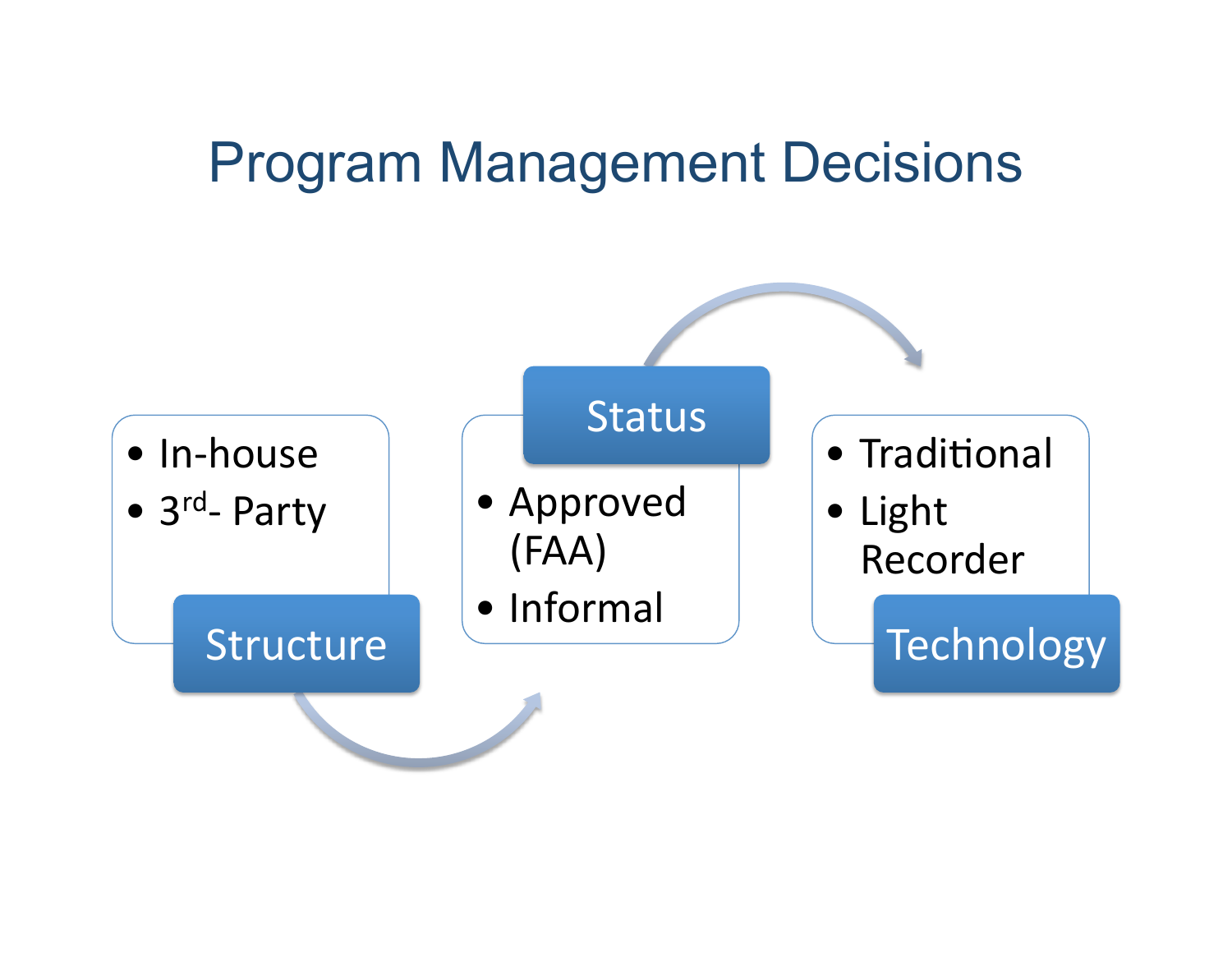

- **Process begins with** needs assessment.
- Include all stakeholders  $\bullet$

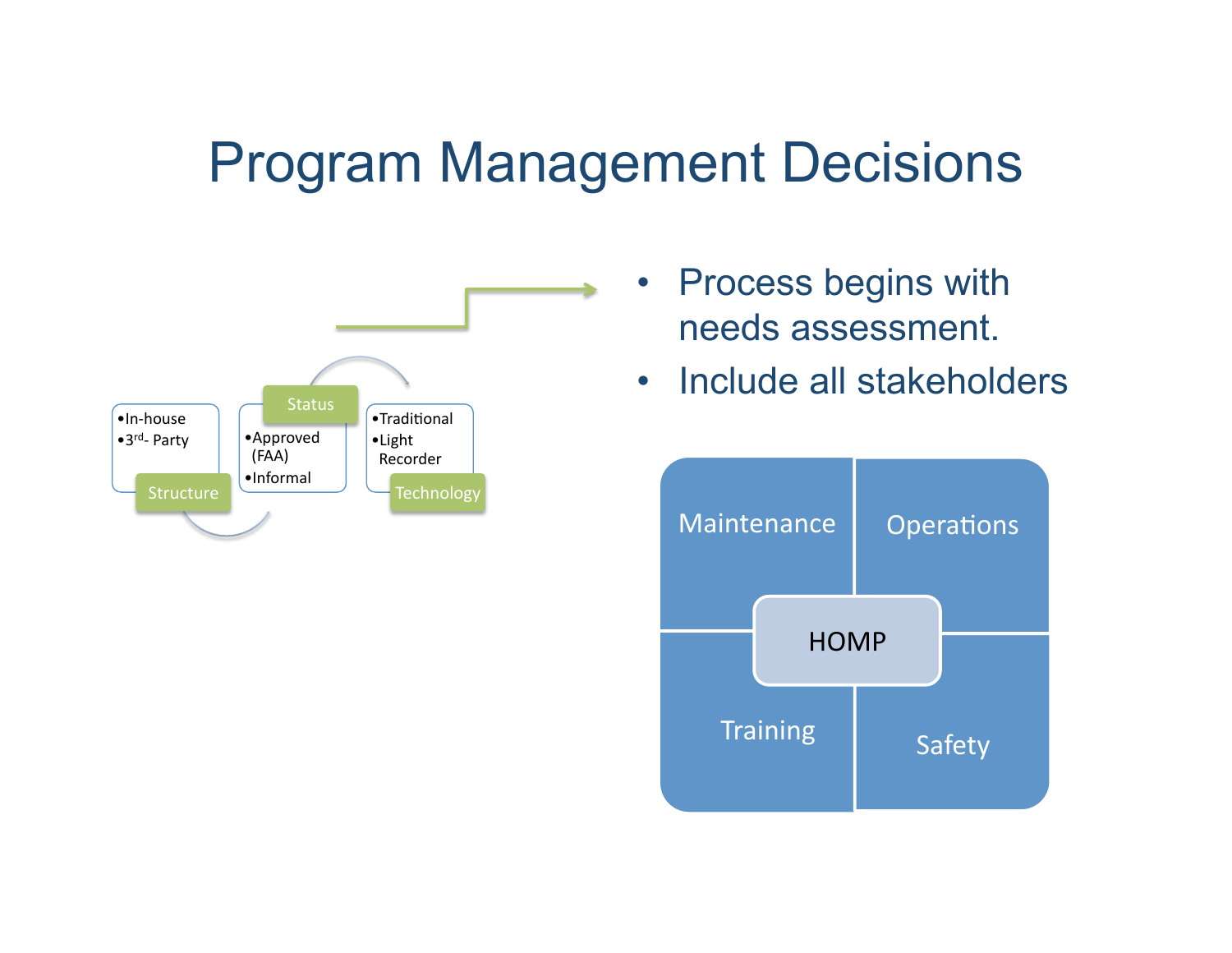# **MOST Model**

**Operations** 

Safety

### $\checkmark$  Maintenance

- **Engine trend monitoring Exceedance reports HUMS**
- Trouble shooting
- Maintenance **Fuel savings HOMP**

**Training** 

#### $\checkmark$ Operations

Insurance reductions Automated data transfer from aircraft Automated OOOI reporting **Automated billing Fuel savings** Automated aircraft tracking

### $\sqrt{\text{Training}}$

Provide feedback to instructor/ students (e-debrief) Validation of training programs Training footprint analysis and adjustment

 $\checkmark$  Safety

Fleet oversight SOP adherence ID of adverse safety trends **Uncover threats and errors** Mitigate risk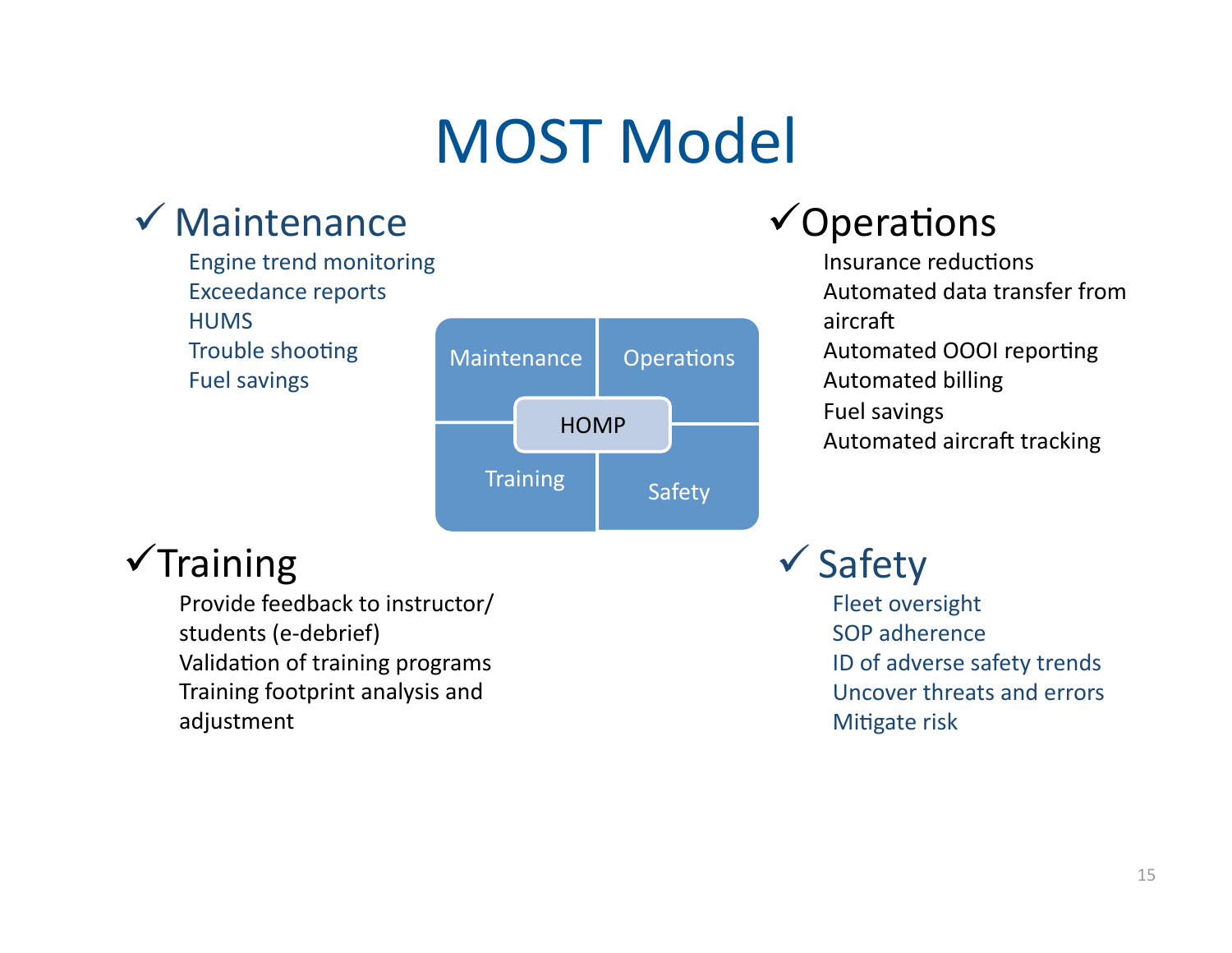

• Corporate Infrastructure

- Size of company
- Safety Organization
- IT Department
- Personnel
	- Cost
		- FT/PT FMT
		- Flight Qualified?
		- Revenue/productivity lost
	- Training
		- Workforce stability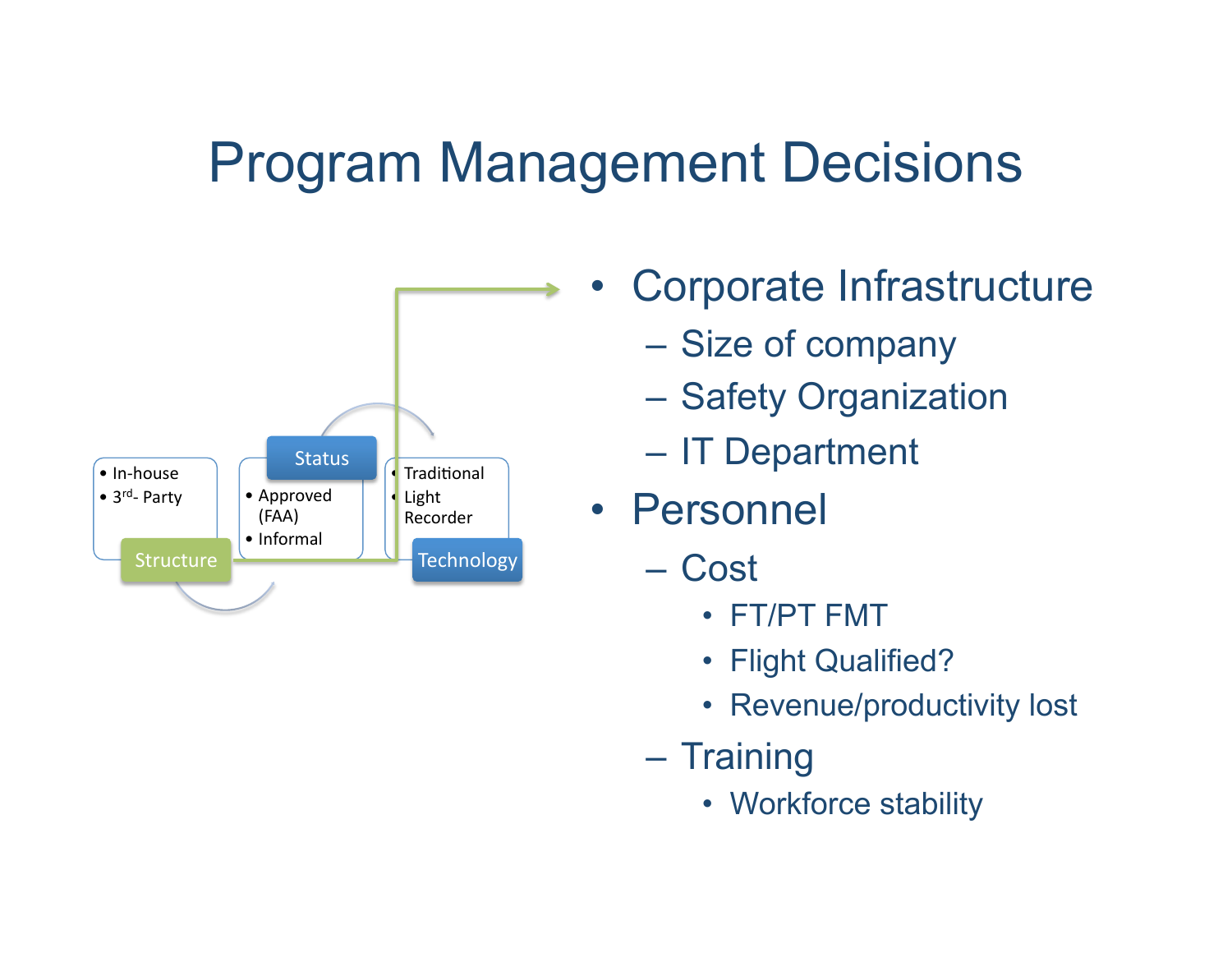

- Approved versus "nonapproved" or informal
- Establish program IAW AC 120-82 (recommendation)
- Different motives (next)
	- Air Logistics/Bristow

– PHI

• Incentives of FAAapproved programs (next slide)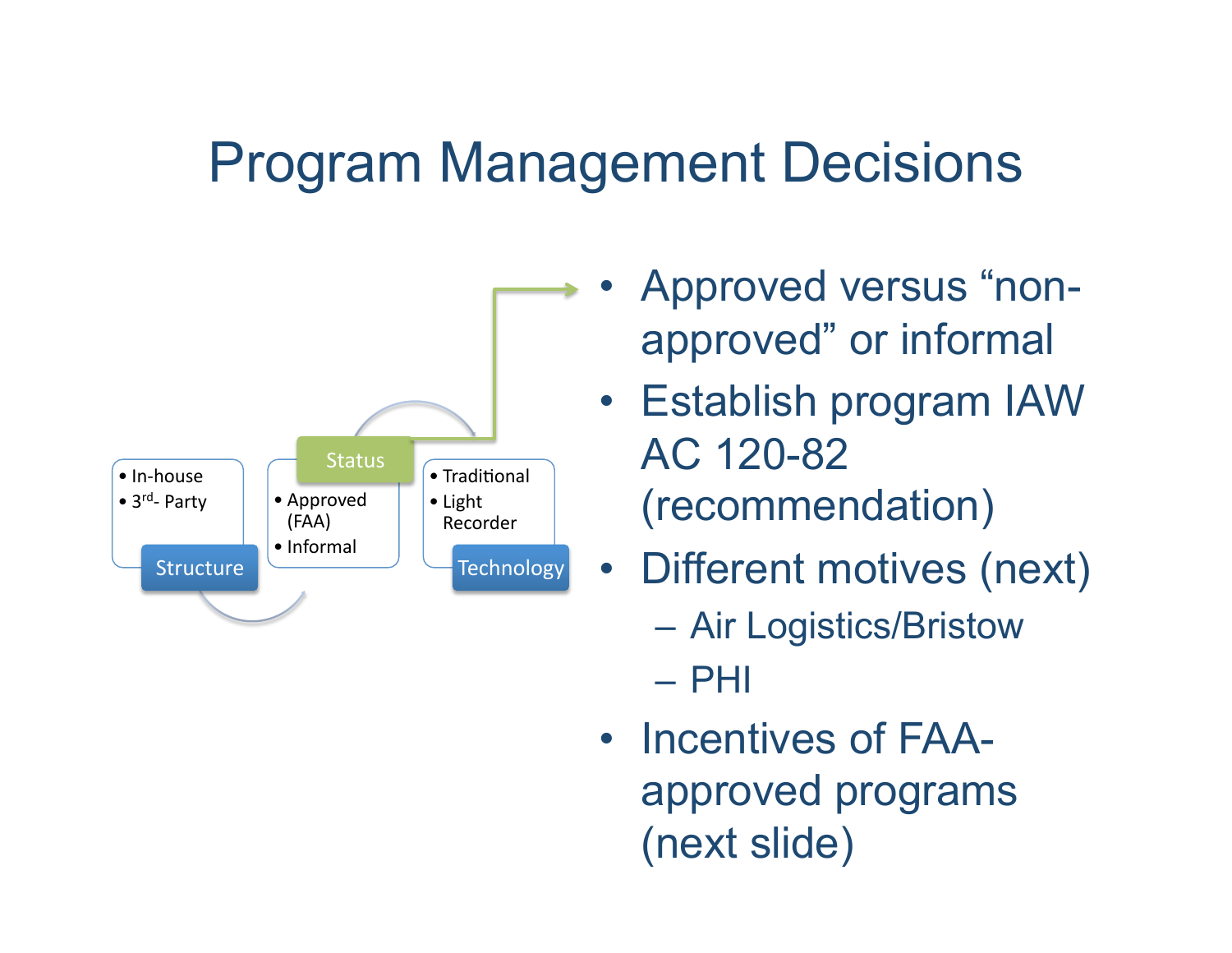#### **FOQA Benefits – FAA approved programs**

• Enforcement incentives –FAR violations revealed only by FOQA that receive corrective action and do not involve criminal or intentional actions will not be pursued.



 • Data protection –FOQA data will be deidentified and protected from Freedom of Information Act (FOIA) release under FAR Part 193. –FAA Legal Office will defend any attempts to override Part 193 by other authorities. (FAA AFS-230)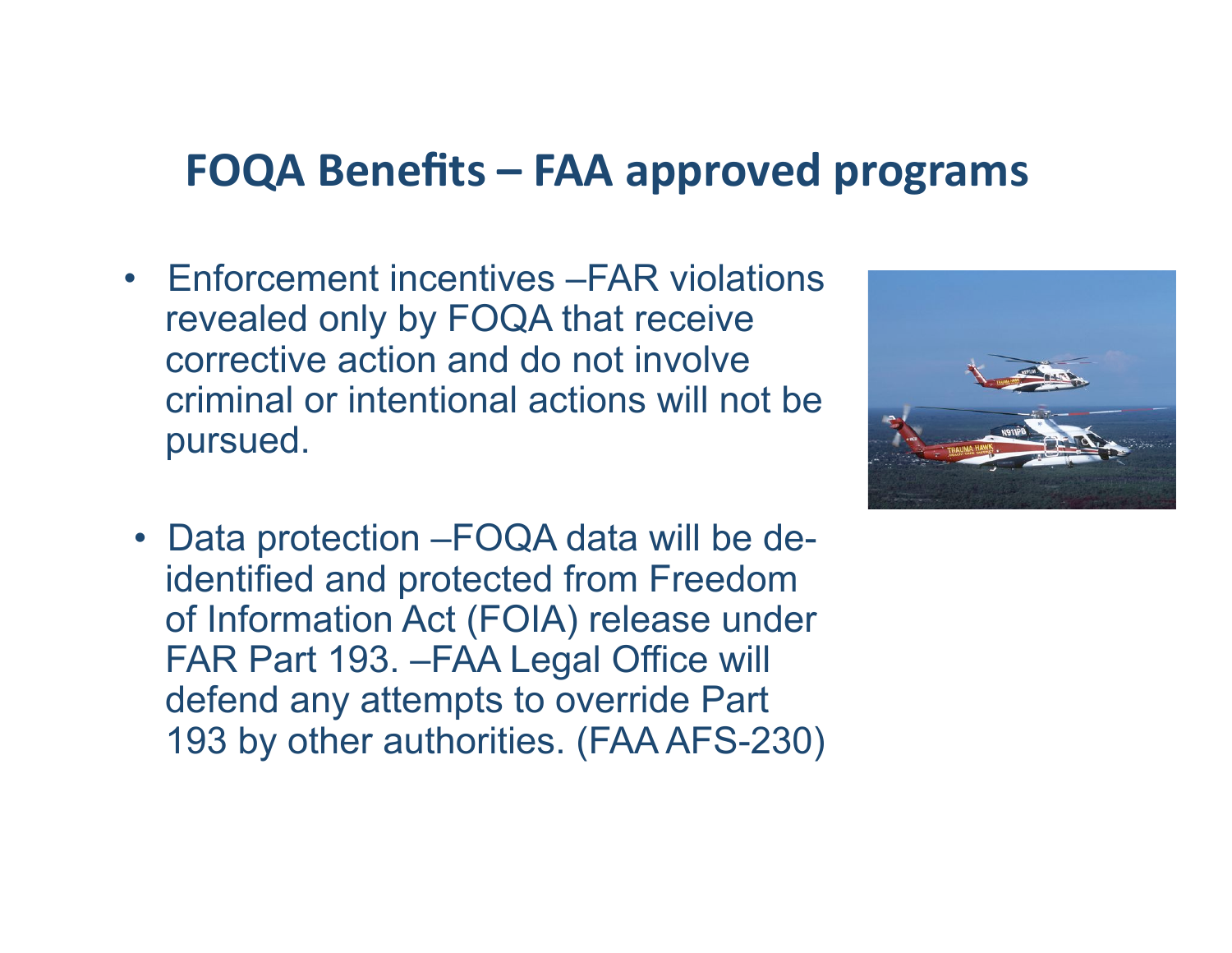

- **Technology Selection** 
	- Fleet types (stability)
	- Common across fleets
- Fleet equipage survey – What's installed?
- Available equipment
- STC versus 337 installations
- Ground analysis tools
	- Web-based
	- IT requirements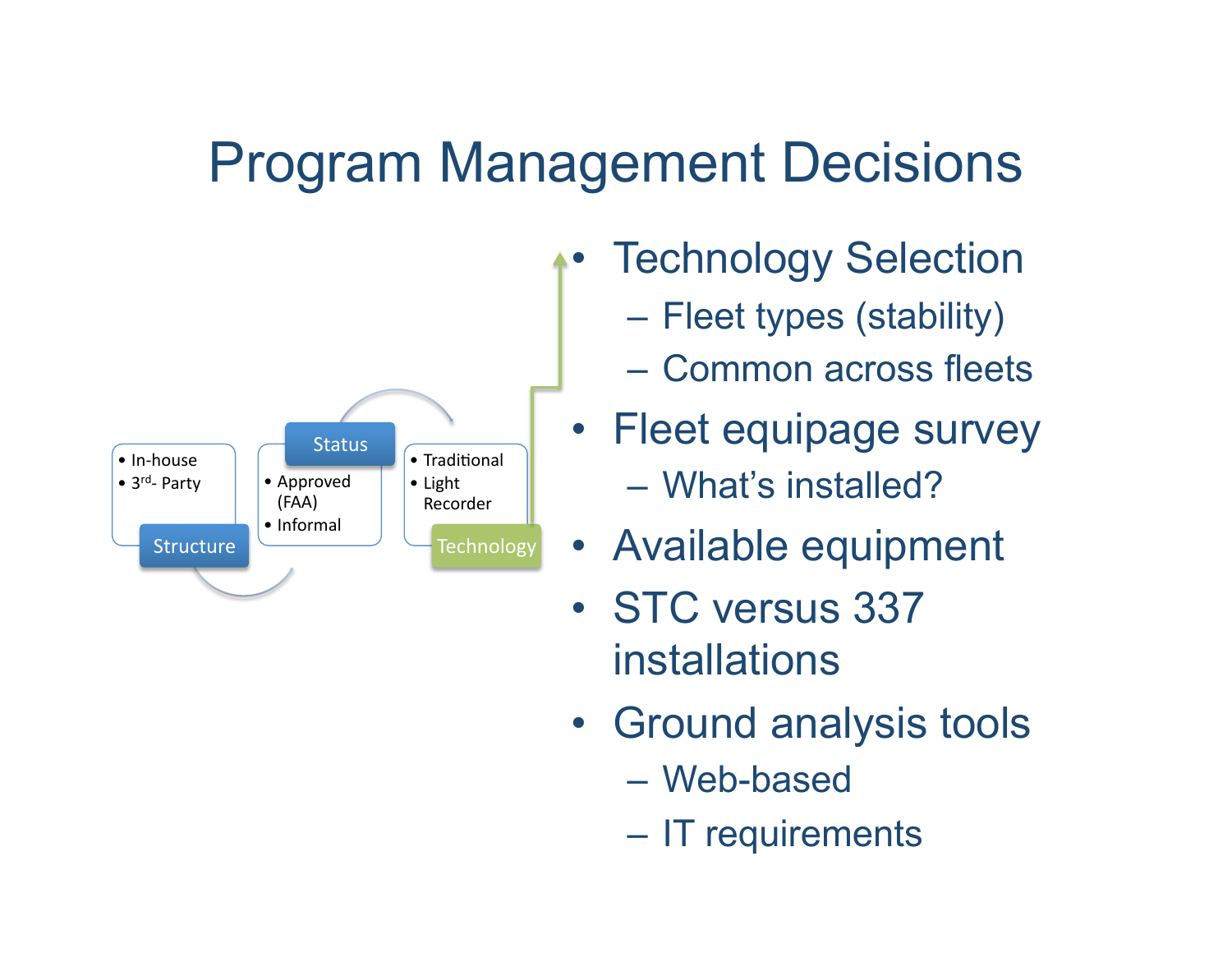

# FDM Process  $-$  the 4 R's

#### **Record**

- Aircraft flight data (FDR/DFDAU/ QAR/WQAR)
- Light Recorder (Appareo ALERTS)
- **Retrieve**  $\bullet$ 
	- Manual, electronic or wireless
- **Review**  $\bullet$ 
	- Validate, classify and analyze with ground analysis station

#### **Report**

- FMT review, meaningful findings and recommendations, group review to determine operational and training impact.

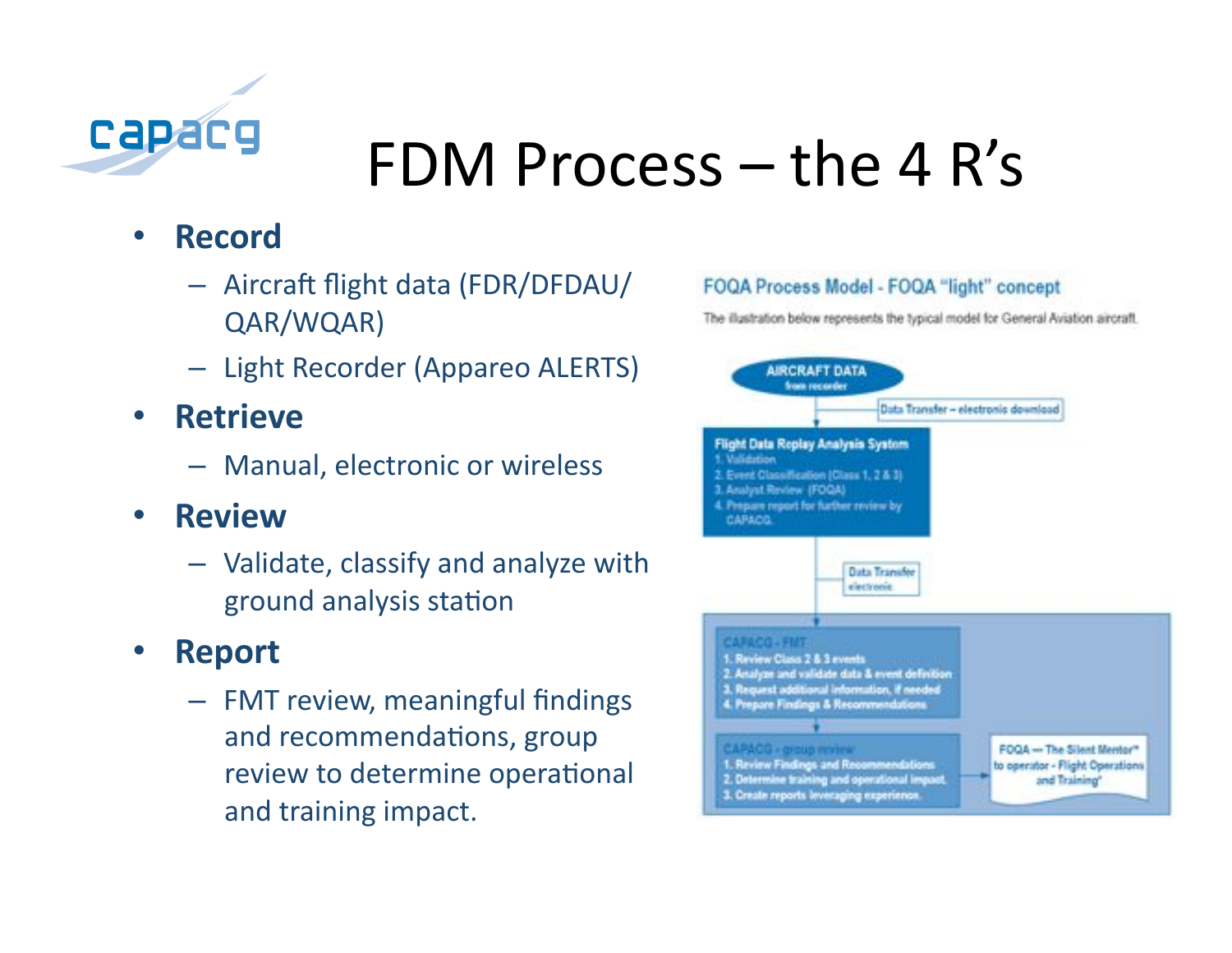### FDM Resources

- 1. FAA inform local POI and AFS-230
- 2. FAA AC 120-82 (FOQA)/AC 120-92 (SMS)
- 3. FAA AC 120-66 (ASAP)
- 4. FSF Flight Safety Digest 1998 and other resources at www.flightsafety.org
- 5. Vendors on display
- 6. IHST FDM Tool Kit (release date TBD)
- 7. FDM Workshop participants
- 8. HOMP Study www.caa.co.uk CAA Paper 2002/02



Air Lou (HOMP ) & O Plus



Subject: FLIGHT OPERATIONAL<br>QUALITY ASSURANCE Date: 4/12/04 AC No: 120-82<br>Initiated By: AFS-230 Change:

1. PURPOSE. This advisory circular (AC) provides guidance on one means, but not nee

1. PURPOSE. This advisory circular (AC) provides guidance on one means, but not necessar<br>the only means, of developing, implementing, and operating a voluntary Flight Operational<br>Quality Assumnee (FOQA) program that is acc

 $\bf k$  FOQA is a vehentary safety program that is designed to make commercial aviation safety after the same of plots in the selection appear information of the AA, can mention assigned in investig operation of the AA can

.<br>A connerstone of this new program is the understanding that aggregate data that is<br>ided to the FAA will be kept confidential and the identity of reporting pilots or arifines will<br>in anonymous as allowed by law. Informati sgram will be protected as "voluntarily submitted safety related data" under Title 14 of the<br>de of Federal Regulations (14 CFR) part 193.

(1) In general, aggregate FOQA data provided to the FAA under 14 CFR part 13,<br>ion 13.401 should be stripped of information that onuld identify the submitting airline prior<br>aving the airline premises and, regardless of subm

 $\textbf{W} \textbf{ARNING}$ : This FOQA information is protected from distinuare under<br> $69$ U.S.C. 60123 and part 195. It range be released only with the written<br>permission of the Federal Aviation Afrainistration Associate Administrat





**Helicopter Operations Monitoring Program** Implementation and Operations Plan